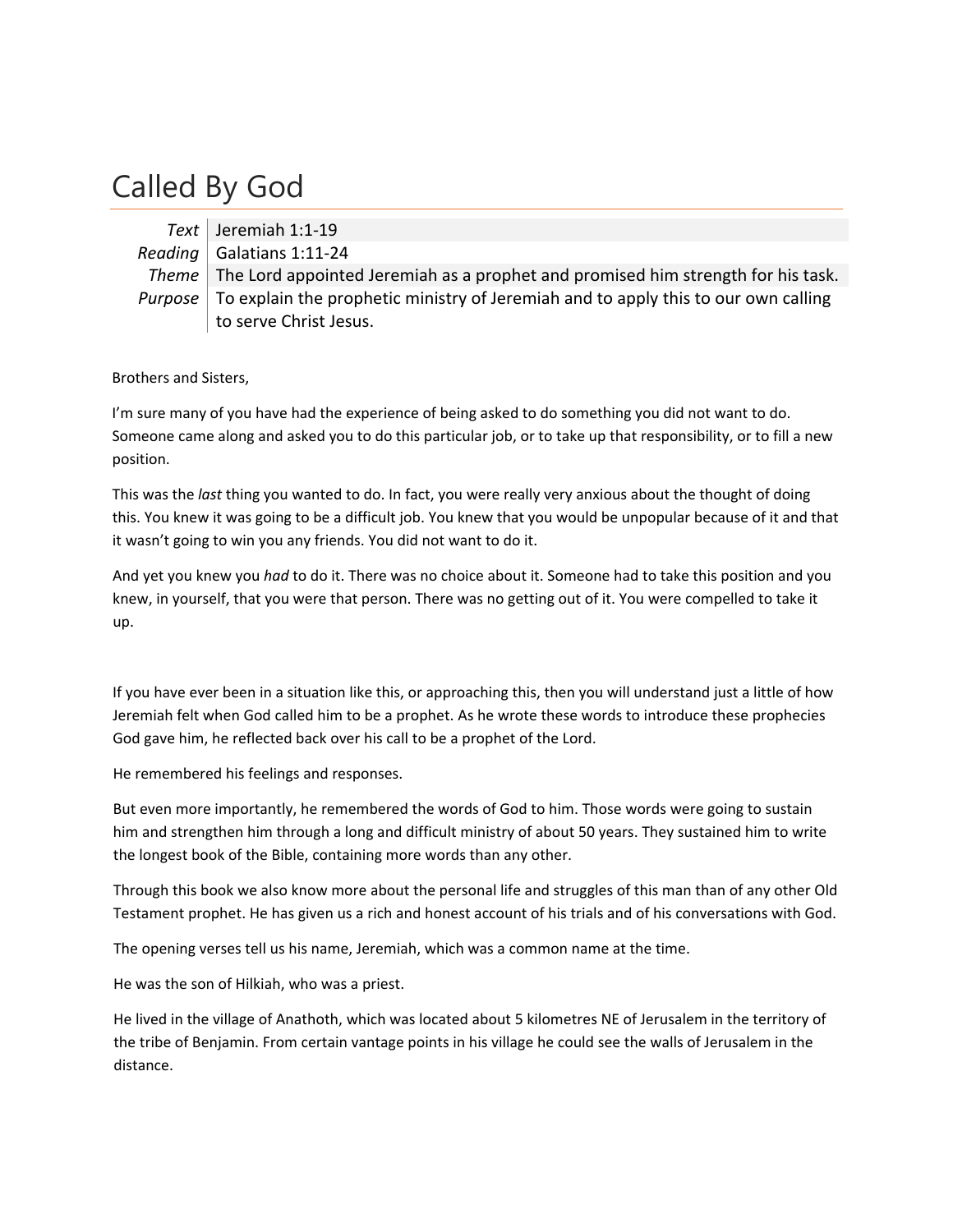He lived and prophesied in the declining years of the kingdom of Judah. His prophecies covered the reigns of five kings, although two are not mentioned in these opening verses because they lasted only three months.

He began his calling as a prophet in the thirteenth year of Josiah. That was the year 627 BC. He preached for 40 years until the fall of Jerusalem in 587 BC, and even after that.

What kept him going was that he knew he had been made a prophet **BY GOD'S APPOINTMENT**. This is the first point we want to consider.

This was a result of **God's sovereign choice.**

He expressed that call in the same way as many other prophets when he wrote; "The word of the Lord came to me..."

Of course, this wasn't his first experience of God. He was a member of Israel, of the tribe of Levi. He had grown up in a believing home and his father was a priest. He knew about the Book of the Covenant and the law of the Lord. No doubt various people had influenced his life and the Lord had used these people to prepare him for this moment and for this specific call to be a prophet.

Think about your own life. Many of you have grown up in Christian homes, having believing parents and enjoying the privileges of being baptised members of the church. No doubt you too were influenced by various people in the church. The Lord uses all of these people and these privileges to prepare you for your calling.

The Lord has a plan and a purpose for you, as he had for Jeremiah. Have a look at verse 5; "Before I formed you in the womb I knew you, before you were born I set you apart; I appointed you as a prophet to the nations."

There are four verbs in this verse:

*I formed you*, he said. God made him in his mother's womb. Yes, he was conceived by his father and born of his mother, but it was God who formed him. God created him. And God creates each new life - which is why we need to fight hard to protect the life of each child including the life of the unborn child.

*I knew you*, God said. The word has the sense of an intimate knowledge. God knew this man and he knows us through and through.

*I set you apart*, God said. God had a special job for this man and he had this in mind before he was born, as he had for the apostle Paul. God is sovereign and all-knowing. Even before we are born God has chosen his elect people in love; he knows what he wants us to do; he has planned out our lives.

*I appointed you as a prophet to the nations*, he said to Jeremiah. What a task! You think you have taken on some big jobs! Think about this one ‐ a prophet to the *nations*! Not only did he have to speak to his own people in Judah but he also had to speak to the world empires of the time ‐ Assyria, Babylon and Egypt; and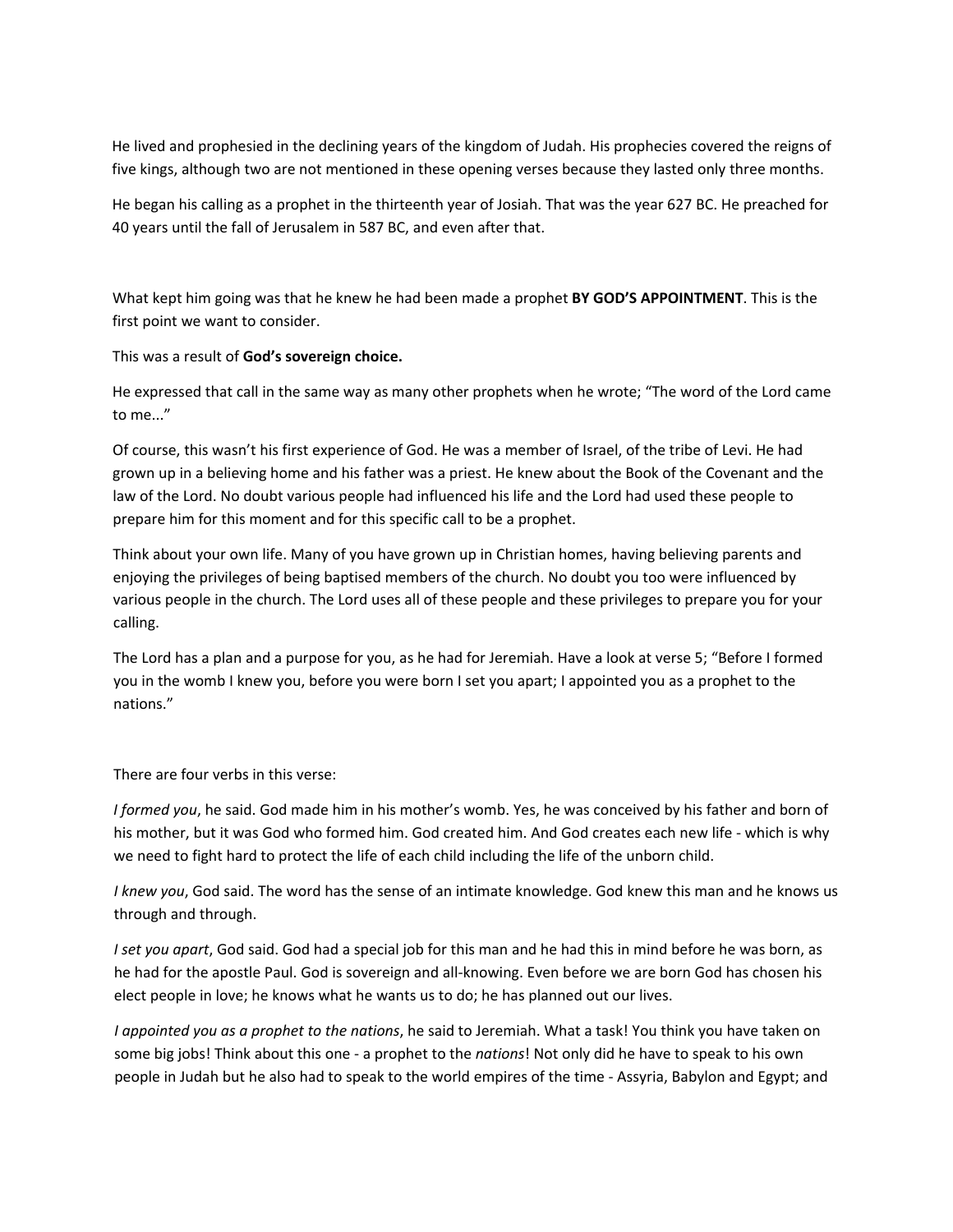to the other nations ‐ the Philistines and Moabites. Who wanted to mess with them!? Who wanted to get caught up in the politics of the nations of the world?!

This is why he pleaded to be excused; "Ah, sovereign Lord, I do not know how to speak, I am only a child." (verse 6).

That will remind you of Moses in the Sinai desert who came up with the same excuse ‐ "I don't know how to speak".

It will also remind you of the response of Solomon to the Lord ‐ "I am only a child".

The word translated as child often referred to a boy or a young man. We don't know how old Jeremiah was but scholars have suggested he was perhaps in his late teens or early 20s.

But he didn't only mean he was young in years but also in experience. He didn't have the training for this. Nor did he feel he had the character for this. By nature he was sensitive and tender, emotional and introspective. Surely the Lord could find a more suitable candidate for this position!

But the Lord insisted and **called him to be a prophet.**

A prophet was someone who was called to speak God's words. They were the spokesmen for the Lord.

Jeremiah had no choice about this calling. He had to do it. "You must go to everyone I send you to" (verse 7).

And he had no choice about his message; "and say whatever I command you" (verse 7). His message came directly from the Lord and he had to speak the very words of God.

The Lord illustrated that in a symbolic way. In verse 9 we read; "The Lord reached out his hand and touched my mouth and said to me; Now, I have put my words in your mouth." As a prophet he would speak the very words of God. He would pass on God's word to God's people.

As a prophet he pointed beyond himself to the Lord Jesus. Moses had predicted the coming of Christ when he said; "The Lord your God will raise up a prophet like me from among your own brothers. You must listen to him" (Deuteronomy 18:15).

1,500 years later Jesus was born from the tribe of Judah in the line of David. Like the other prophets he was anointed ‐ not with oil, but with the Holy Spirit. He came "to be our chief prophet and teacher who perfectly reveals to us the secret will of God for our deliverance" [\(Heidelberg](http://nprc.nz/heidelberg-catechism.html#q31) Catechism Question 31). He came to explain God's will and to proclaim God's words. Today we need to listen to him as his words come to us through the Bible and through the preaching of his word.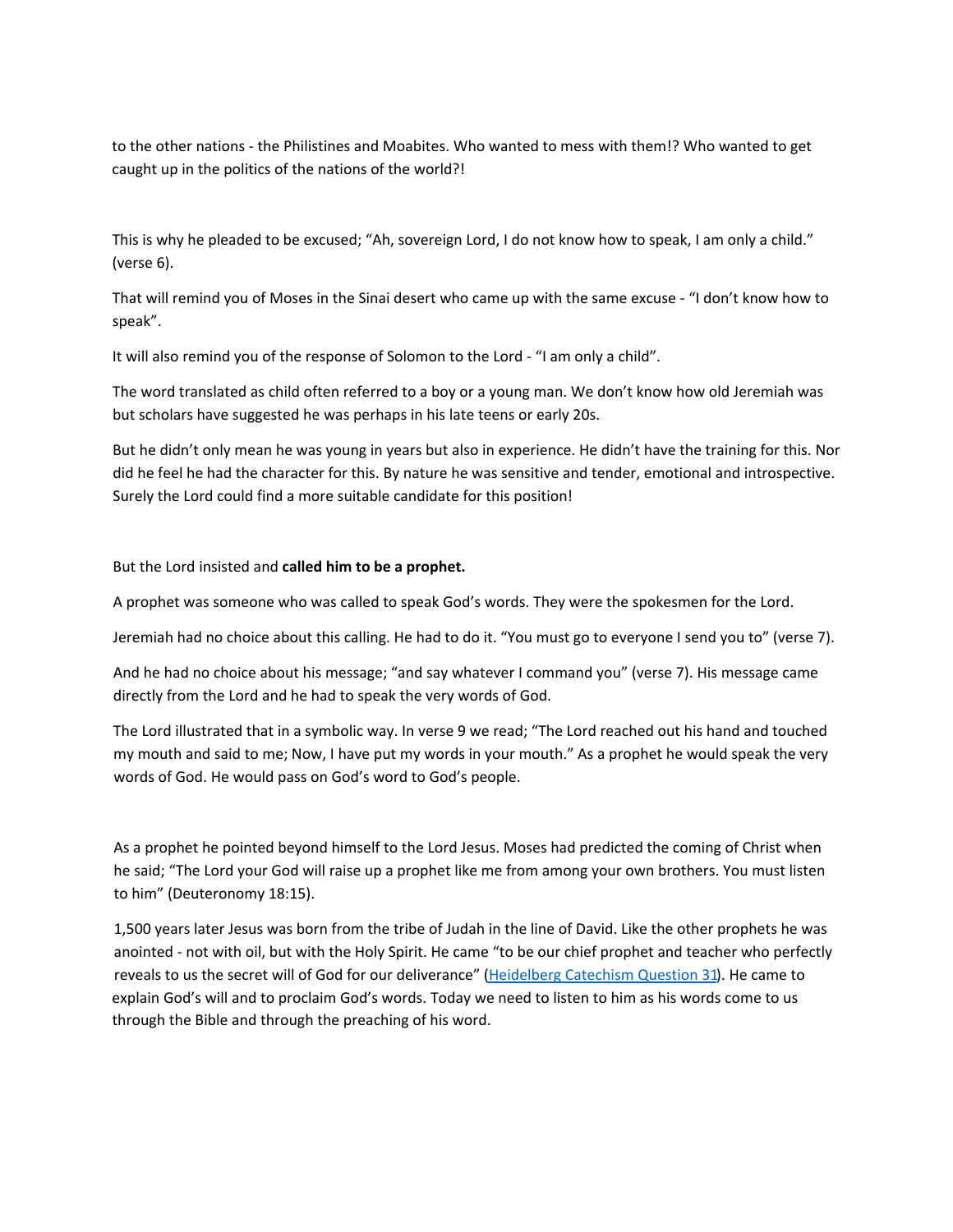None of *us* are called to be prophets of God like Jeremiah. Now that Jesus has come there is no further need for any prophets because God "has spoken to us by his Son" (Hebrews 1:2) and because God has revealed in the Bible all we need to know about salvation.

But there is a sense in which *all of us* are prophets. If you are a Christian you share in the anointing of the Lord Jesus; you too have been anointed with the Holy Spirit; and you are called to confess the name of Jesus and to proclaim God's word and to tell others about Jesus. This is the task that God gives to all believers. Everyone of you is a prophet called to declare the message about God to those around you.

As well as this general task the Lord also calls us to specific tasks; he gives every one of us a specific calling. The reformers called this a "vocation". Each one of us is called to serve the Lord in a specific place and in a number of roles.

What is your vocation? How are you serving the Lord? What is God calling you to do?

Are you fulfilling your task, or are you trying to put God off with excuses; "I'm too young, too old, too busy, too tired?"

Be sure you hear the call of the Lord as it comes to you through his word and his providence and his church. Be sure you obey him and fulfil your calling to serve him.

Jeremiah was called to be God's prophet.

Secondly, we will see that he was given **GOD'S MESSAGE**.

That message was summed up in verse 10; "See, today I appoint you over nations and kingdoms to uproot and tear down, to destroy and overthrow, to build and to plant."

His message had a strongly *negative* slant to it. The main message of his ministry was that of judgement. The Lord would uproot Israel from their land. He would tear down the temple. He would destroy Jerusalem. He would overthrow the nation because of their sin.

But there was also a *positive* note to his message ‐ he would also "build and plant". He promised a restoration. After Jerusalem had been torn down the Lord would plant them back in their own land and they would be able to rebuild what had been destroyed.

His prophecies about the restoration looked beyond the return from exile to the new covenant that God would make with his people with the coming of the Messiah (Jeremiah 31:31). We have the privilege of living in this time of the restoration ‐ in this new covenant situation in which the Lord Jesus is building his kingdom and causing his church to grow in the world.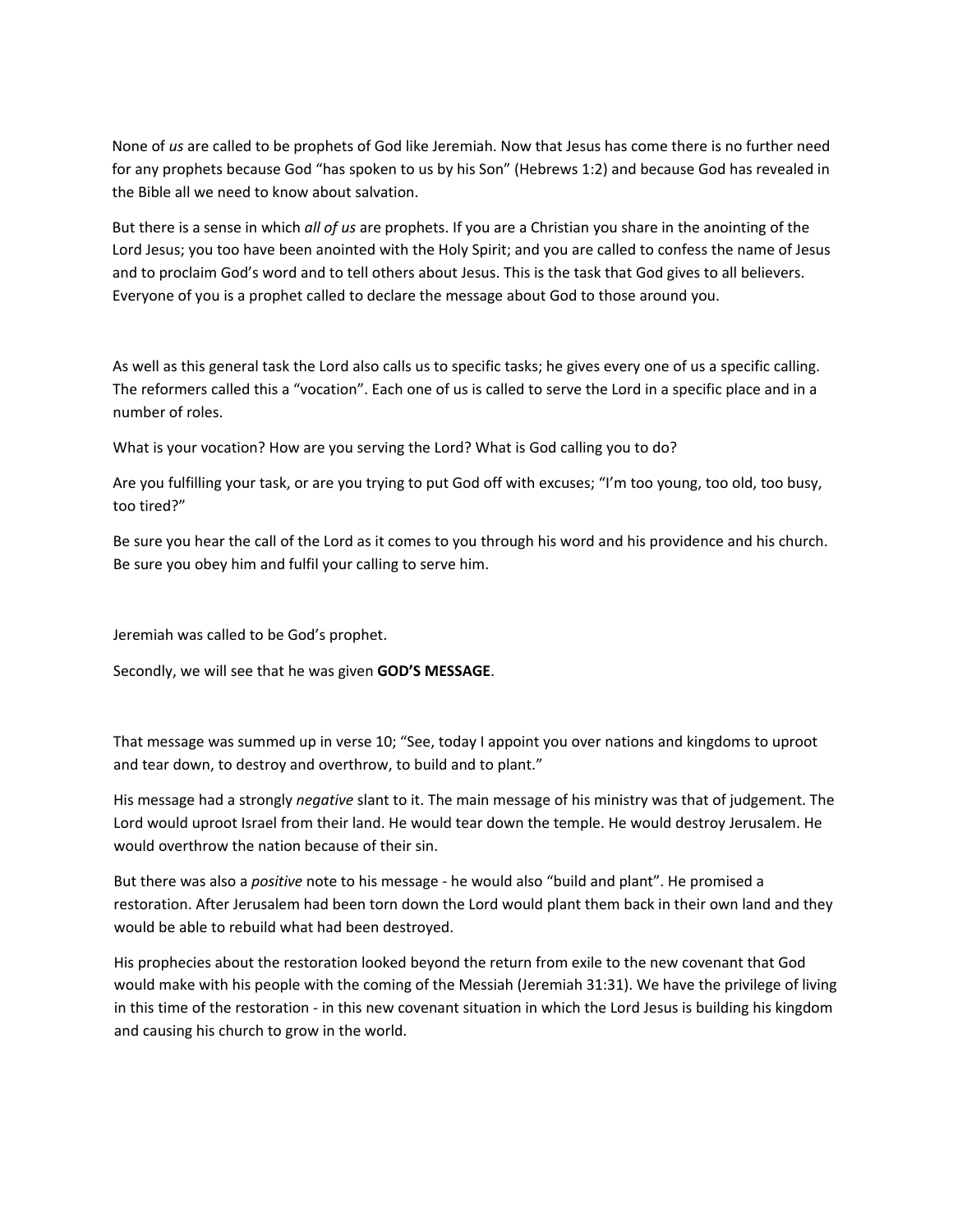The Lord gave Jeremiah **two illustrations** of the message of judgement that he would bring.

In one vision the prophet saw an almond tree. The Hebrew word for the almond tree (shâqêd) is very similar to the word for watching (shâqad). In this vision God wanted to emphasise that he would fulfil his word.

The people of Judah needed this confirmation because they were more inclined to believe the false prophets who promised that all would be well.

They were like the people of Peter's day, and of ours, who said, "Where is this 'coming' he promised?" (2 Peter 3:4).

This vision emphasised that God would watch to see that his word was fulfilled. The judgement would come. His word was certain. God would do as he had said.

The other vision was of a boiling pot, no doubt a common sight in Jeremiah's village. This one was tilting away from the North and indicated that the judgement of God would come through people from the North. This was a reference to the Babylonian empire. They actually lived to the east of Israel, but when attacking Judah they would go around the Arabian Desert which was impassable and then approach from the North.

This happened in the eleventh year of King Zedekiah, which is why Jeremiah records that date so precisely in verse 3. The arrival of the Babylonian army was the proof of his prophecies of judgement on Judah.

‐3). 39:1 In verse 15 God gave an accurate and detailed description of what would happen when the Babylonians arrived. They would take the city and set up their thrones at the city gates as the new rulers (Jeremiah

The Lord had appointed Jeremiah to bring a very sobering message to his people. He was *God's prophet* with *God's message*. He could only fulfil such a task, thirdly, **IN GOD'S STRENGTH.**

The Lord gave him an **exhortation** (verse 17).

"Get yourself ready." Literally it reads; "Tighten the belt around your waist!" Get ready for your task. Prepare yourself for action. "Stand up and say whatever I command you."

The Lord says this to you as well. "Get yourself ready!" Are you ready to do whatever the Lord wants of you? Are you prepared to fulfil your task? Are you willing to serve the Lord Jesus in your calling?

The Lord also gave **a warning** (verse 17b).

"Do not be terrified by them, or I will terrify you before them."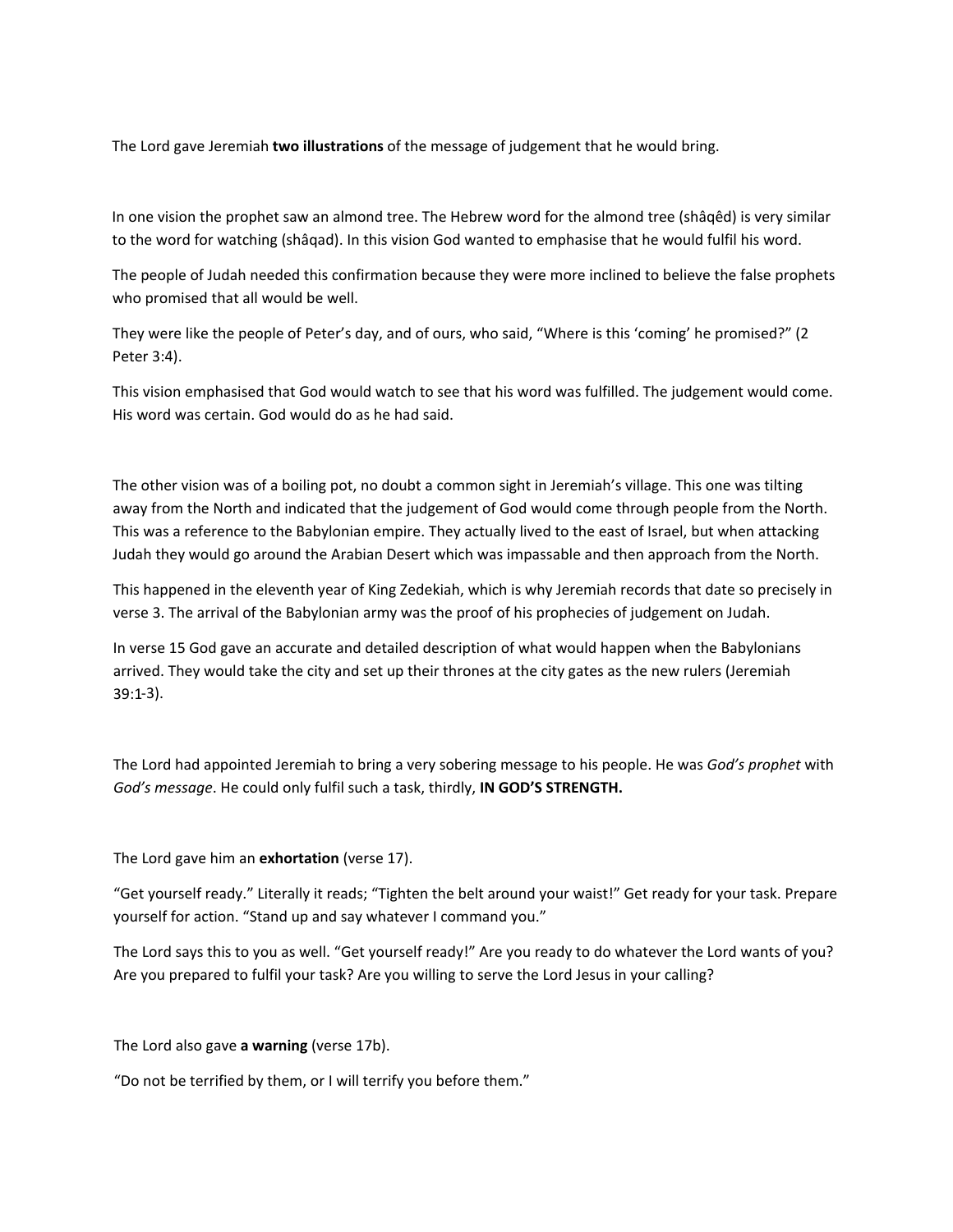When the Lord calls you to do something you can't get out of it. You have to obey. There are serious consequences if you disobey such a call. Look at what happened to Jonah when he disobeyed God's call to go to Nineveh and went off in the opposite direction. The Lord urged Jeremiah to obey and not to be afraid of the people. He urges the same on you. Fear God more than men.

Finally the Lord also gave him **encouragement**.

Jeremiah had reason to hesitate when the Lord called him. This was a difficult assignment. His message would be unpopular. Most people would oppose him. He would have few friends.

But the Lord promised to make him strong, like "a fortified city, an iron pillar and a bronze wall to stand against the whole land" (verse 18).

As we have seen, this wasn't his character. He was not the sort of person you would pick for an assignment like this.

But God promised to give him strength and courage. His enemies would be tough, but the prophet would be even tougher. His enemies would oppose him, but the prophet would be resilient, immovable.

The Lord promises this to you too.

When God calls he also equips.

When God gives you a task he will also give you the strength for that task.

When he calls you to obedience he will also give you all you need to be obedient.

Not only that, but the Lord promised to be with him. Verse 19: "They will fight against you but will not overcome you, for I am with you and will rescue you."

That is the greatest promise anyone can have. This is what the Lord has promised to you too.

Think of that powerful refrain of Psalm 46; "The Lord Almighty is with us, the God of Jacob is our fortress."

These Old Testament promises were fulfilled again in Jesus, who came into this world as Emmanuel, God with us.

And even though he has ascended to heaven he is still with us. "And surely I am with you always, even to the very end of the age" (Matthew 28:20).

God called Jeremiah to a specific task ‐ be a prophet of judgement.